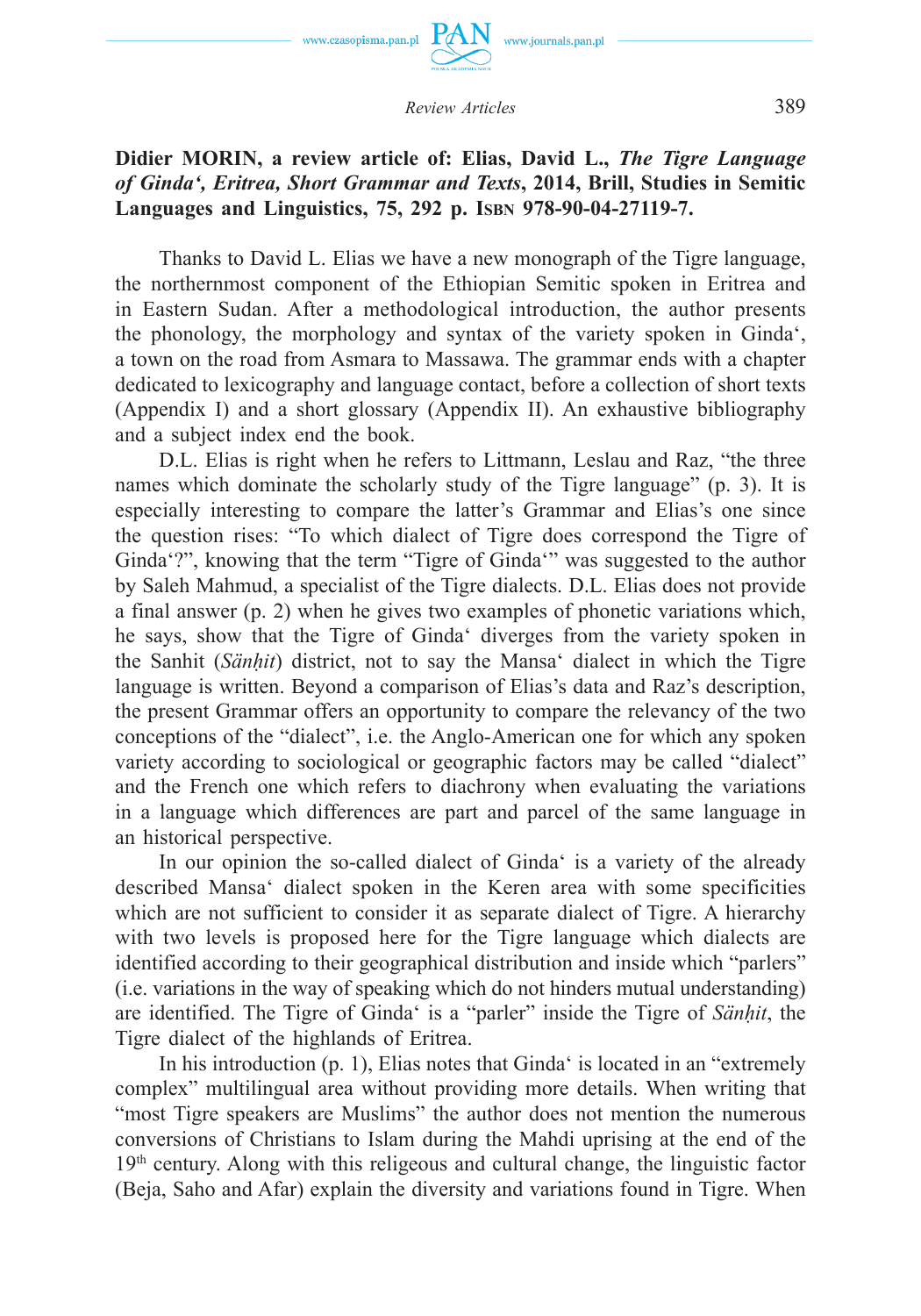

## 390 *Folia Orientalia Vol. LII 2015*

Elias makes the hypothesis that the Tigre of Ginda' could be "a previously unidentified variety of Tigre" he does not consider the role of these three Cushitic languages which coexisted prior to the expansion of the Semitic languages in Africa. Beja, Afar and Saho were somewhat separated by the Tigre but they were still spoken on the coast up to the Eritrean plateau. One example of this heritage is found (p. 129) with adverb *marrā* "very", which, the author says, is "not documented elsewhere in Tigre". It is a loan to Northern Saho: *marrā tiné* "for long time", from verb *mar* "to be, to stay, to dwell". E.g. from an unpublished folktale: *dummuu kee furtat fantadde gi'a maraa*<sup>1</sup> *tine* "for long there was a dispute between the Cat and the Mouse".

The name of the town itself offers another clue of this complex situation. Toponymy is known to be conservative. *Ginda'* is the Northern Saho name of *Calotropis procera*, "the Apple of Sodom" (Afar *gala'*) 2 . Interestingly, it is Afar *gala*' with this meaning which is found in Vergari (2003: 89) as in Reinisch (1890: 153), but *ginda'*, although not translated, is in Elias's data (see pages 174, 216, 267, etc.) and described as a "bush" which gives its name to the town. The Samhar district which encompasses the Samhar coastal plain *stricto sensu* for unknown times has been characterized by the coexistence of Afar, Saho, Tigre-speaking populations along with Arab-speaking groups as the Rashayda and other minor communities using Arabic as a *lingua franca*. Reinisch's informant, the so-called "king of Bôri" spoke Afar and Tigre when another translated Saho and Tigre. The absence of any reference to Beni-Amer<sup>3</sup> and Beja in the book is quite surprising when their influence on the phonetics and morphology of Tigre of the lowlands, but not only, is remarkable. This heterogeneity explains the numerous variants inside each dialect of Tigre. The reader will get the confirmation that if not absolutely identical to the Mansa' dialect spoken in Keren, the Tigre of Ginda' described by Elias shares more features with the latter than with the Tigre of the Samhar coastal plain and other varieties of the Lowlands.

PHONOLOGY. The consonants do not differ from the rest of Tigre as a whole. One notes the presence of the three ejectives  $/t/$ ,  $/s/$ ,  $\zeta^2/$  which are only found in Mansa'. Another feature common to Mansa' is the free realization of fricative  $/$ / as a glottal stop [ $'$ ], when in the varieties of Tigre spoken by former Bejaspeakers this change is compulsory. In the study of vowel variations, one will find Raz's observation made about Mansa'.

MORPHOLOGY (NOUN AND ADJECTIVE). The different paradigms of the personal pronouns (p. 35, 38, 41) show that the Tigre of Ginda' is not divergent from

<sup>1</sup> Final length [marā] is intensive : for a very long time. Without intensity Northern Saho opposes masc. –*ak* (*márak yiné*) and fem. *már-a tiné* (Morin 2003: 138).

<sup>&</sup>lt;sup>2</sup> According to our field-works in the 70's. This etymology is given by W. Smidt ("Ginda", *Encyclopaedia Aethiopica*, II: 803).

<sup>&</sup>lt;sup>3</sup> *Beni '* $\bar{a}$ *mar* is the name given to the Tigre dialects used by former Beja-speaking populations.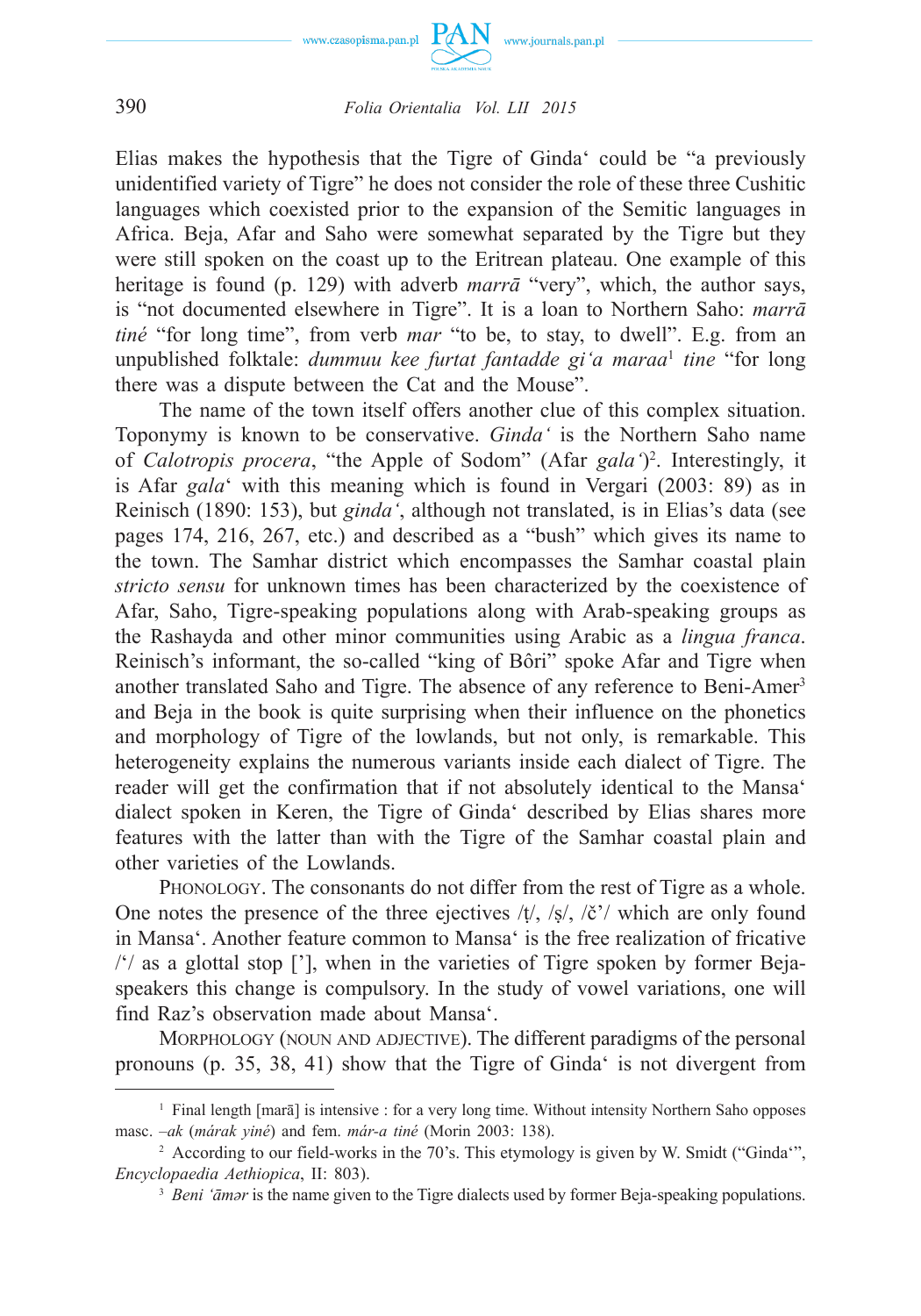

#### *Review Articles* 391

www.journals.pan.pl

the other dialects sharing the same pronominal system. Minor variations are noted but they are not sufficient to isolate the Tigre of Ginda' from the Mansa' dialect (even if Ginda' is not part of the *rora* Mansa' "the Mansa' plateau" properly). We are invited to keep this position since the author (see p. 231) writes: "It is important to note, then, that the dialect recorded in the present study may better be called an idiolect, and it may reflect more borrowing from Arabic than other speakers of Tigre of Ginda' […]." This applies to the list of nouns where Elias analyzes the base forms and gender (p. 46–63). Other sections dedicated to definiteness (p. 54), derived nouns (p. 55–57), adjectives (p. 58–65) are nearly identical to Raz's observations.

MORPHOLOGY (VERB). In this fourth chapter (p. 65–122), the author provides a detailed description of the verbal system where the reader will recognize the characteristics of the Mansa' dialect (see Raz, *op. cit*.). The verb can be simple, derived or in composition with an auxiliary (*kōna, halla*). Four types of verbs are identified (Raz, *op. cit.*, 52), of which three are derived stems. Type A, unmarked, transitive or intransitive: *sabra* "to break", *kabra* "to be honoured". Type B which has or has not coexisting verbs of type A: *kabbara* "to give news". Type C. triradicals with intensive meaning: *sābara* "to break in pieces" (from *sabra*). Type D expressing the frequentative or conative: *sabābara* "to break thoroughly". The derivation (with prefixes) opposes the passive: *tə-mazzana* "to be weighed"; the causative: *ʔa-garrama* "to beautify"; the causative of intransitive verbs of *tə-* formation: *ʔat-gassa* "to make sit" (from *təgassa* "to sit down"), or the causative reciprocal: *ʔat-gādaba* "to cause to fight each other" (from *təgādaba* "to fight each other"); the factitive (or "double" causative): *ʔattaqtala* "to cause to be killed" (from type A *qatla* "to kill"). Verbs conjugated for person, number and gender have four inflexion (e. g. *mazzana* "to weigh"): perfect *mazzanko* "I weighted"; imperfect: *ʔəmazzən* "I weigh"; jussive: *təmazno*; imperative (2 sg.): *mazzən.* Negation of the copula (*'ikon*) is expressed by the prefix *ʔi-*: *ʔi-sarqa* "he did not steal". Here, Elias notes that the form *'ikonini* is only found in Ginda'. Again, this useful indication is not sufficient to isolate the verbal system from the Mansa' dialect as described by Raz.

ADVERBS, PREPOSITIONS, AND CONJUNCTIONS. In this fifth chapter (p. 123–155), the author provides a list which, for the brunt of its components, are found in Raz's description. Some items (*ansar* "to here") illustrates some peculiarities of the Tigre of Ginda' when others (the ubiquitous *lākin*, *tab'an*) can be easily explained by the growing Arabic influence<sup>4</sup>.

SYNTAX. In this chapter (p. 157–227), Elias gives many instances which confirm that the variety of Ginda' is isomorphic of Mansa' with the same dominant SOV order, with subordinate clauses preceding the main clause. Changes in this order occur in complex or long sentences as in Mansa' (see Raz: 95). Among

<sup>4</sup> The author writes p. 150 that *lākin* is not documented elsewhere in Tigre!